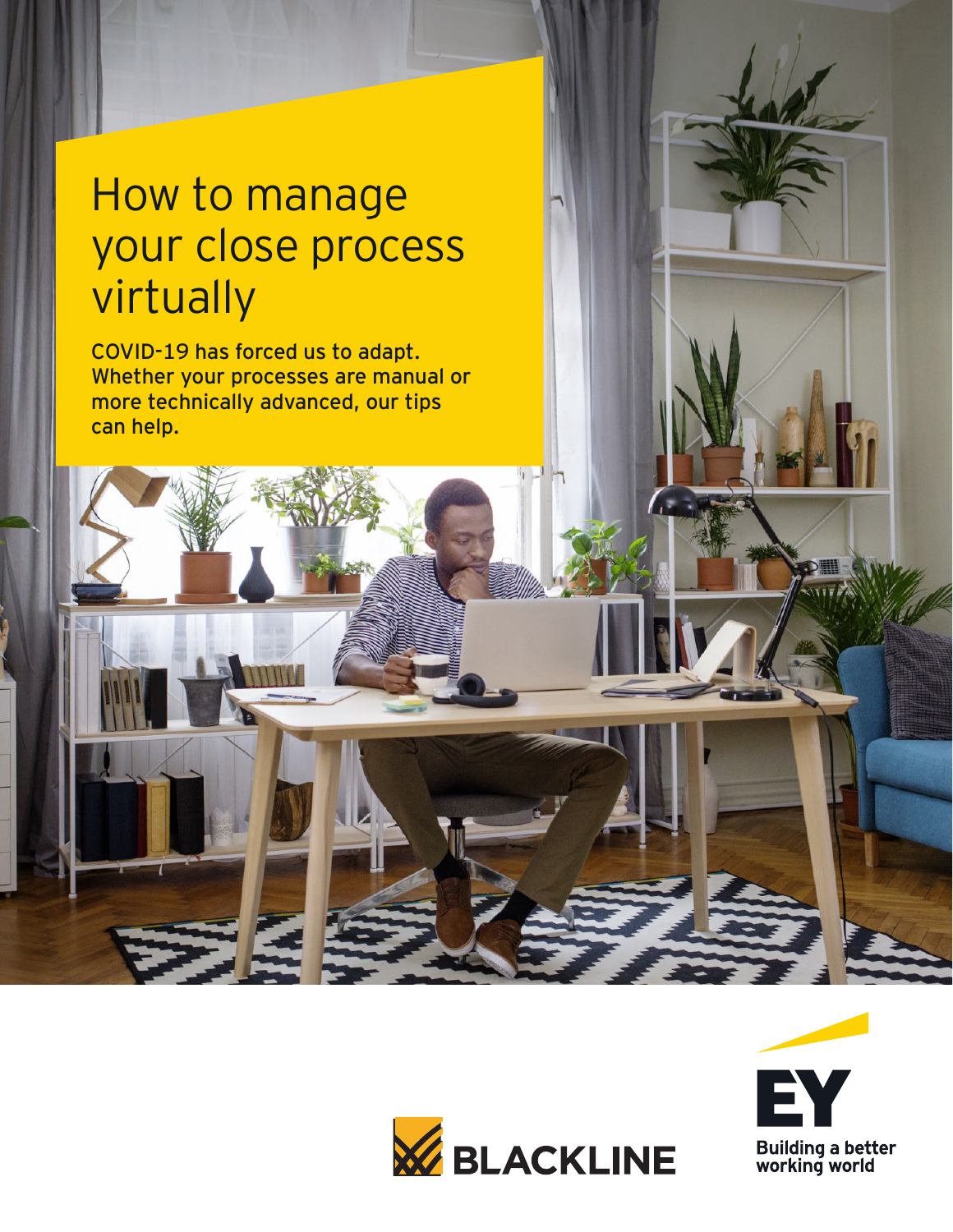It's challenging to efficiently close the books during a normal month. The current environment is multiplying those challenges: a distributed remote workforce, strained technology resources, kids and loved ones who need help and care, and concerns about personal and financial well-being are looming large in everyone's minds.

COVID-19 government efforts to contain the spread worldwide are unprecedented, and CFOs, controllers and their teams may find themselves trying to rewrite the typical close playbook on the fly. Meanwhile, minor annoyances in your processes can suddenly morph into significant hurdles as stress levels increase.

Here are some ideas for how to set priorities, drive clarity and communicate effectively during a virtual close. These strategies can help you and your teams close effectively while positioning yourselves to emerge stronger once the worst has passed, perhaps with some ideas about how to thrive in the future.

We'll focus on two areas: teaming together and setting priorities, whether your operations are manual or more advanced.

While many software solutions are available, we developed this article with BlackLine, which provides a market-leading product in this space, so we have included additional information for companies using BlackLine in their close process. But these ideas and principles can generally be applied for all companies regardless of their platform.

### Teaming together

Even in the best of times, teaming can be a hurdle. A multinational organization may have hundreds or thousands of users involved in the close who need to be on the same page.

Now, handing that file off to Jim or touching base with Susie in her office is no longer an option. Your organization also may have one or two people with the "tribal knowledge" to complete a certain task. What happens when they are unavailable?

### We recommend:

- 1. Conducting more frequent meetings than normal. Use video software for key close meetings to add more of a personal connection. Try not to fray your communications throughout the month across too many channels.
- 2. Reviewing manual controls and controls that require twoperson coordination. Do this before the close to determine whether remote working demands have changed (and be sure they are properly documented to support eventual audits).
- 3. Identifying where vital knowledge is concentrated in the minds of too few people. Ideally, groups of people should be equipped to pick up each other's work in case someone becomes unavailable.
- 4. Collaborating within your technology solutions, to the extent possible with your setup. Emails can be very overwhelming and easily overlooked, and those communications cannot be tied to action — whether to promote understanding about certain comments or exception-handling capabilities.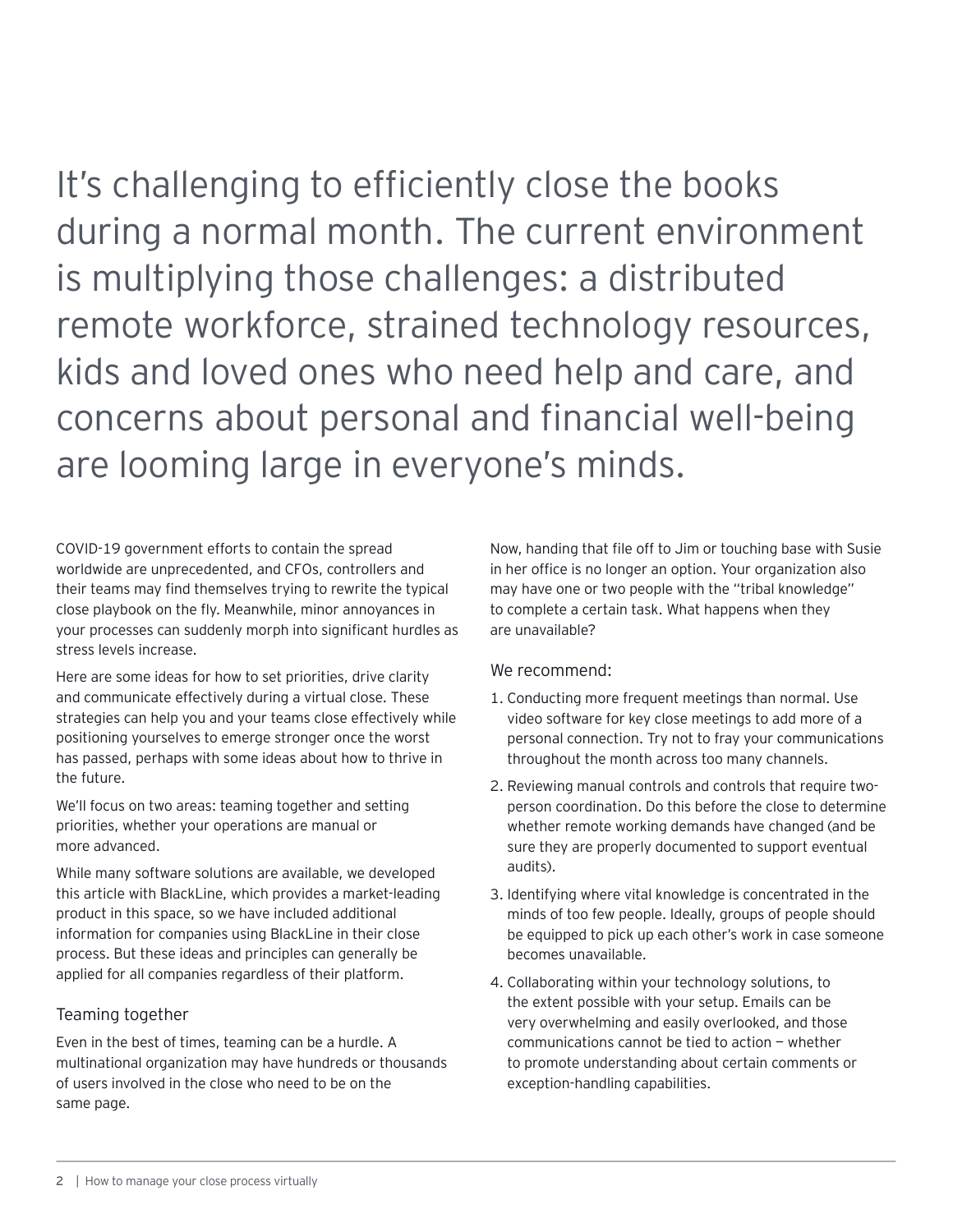5. Communicating with management early on about how reviews and reporting should be handled. For example, determine how trial balance and preliminary P&L reviews will be conducted remotely with leaders so expectations can be managed. Ensure a plan is in place for report distribution and reviews related to the close. Management reporting recipients should be briefed before any changes are made.

#### Using the right teaming software

Using both Teams and the Task Management solution, such as services like BlackLine, your team members can take a step back and understand who is involved in this process. Instead of relying on meetings or in-person touch points to understand statuses, your team can use standard reports, dashboards and read-only access (for other stakeholders and auditors) for visibility into the entire process.

Teaming software structures allow multiple users to collaborate on the same task or reconciliation, which is especially helpful for the current environment. In the right solution, users can also attach documentation and access what was done in prior periods so that a new person or even a temporary worker has the information accessible and consolidated in one place for continuity, even if a key person is not able to work.

Communications can take place within teaming software solutions so one source of the truth is more easily preserved. A solution should allow files to be transferred securely, employees don't need to go to multiple places to get data. With key elements and KPIs defined and measured, you have a way to determine whether you are on-track or off-track.

#### Setting priorities

With more clarity into how you can team under the circumstances, you need a critical path focused on addressing your most high-risk items, since you are confronting strained resources and potential technology challenges. Understand your risks and prioritize them accordingly so the team's focus does not become frayed or focused on low-impact concerns.

#### We recommend:

1. Scrutinizing how the team's overall activities relate to broader milestones in the close. Those activities can center on closing subledgers and the general ledger, for example. Consider all the dependencies like entity-level processes that are dependent on local steps.

- 2. Assessing the risks associated with close activities like reconciliations, journal entries and other tasks like controls. Learn what you can from internal and external auditors and how your controls are structured to identify high-risk items as priorities.
- 3. Evaluating and enforcing materiality thresholds to reduce activities.
- 4. Appointing someone to monitor the close checklist as a secondary control to make sure steps are not missed.
- 5. Reviewing the virtual close plan with auditors to solicit input and suggestions. Determine whether anything extra can be done to support the audit process.

## Efficiency in remote teaming

You should choose a solution that allows you to create business rules to drive efficiency, and it can help you operationalize your high-risk priority accounts with due dates and frequency information.

For example, a functionality that should be a priority would allow you to set review frequencies and levels based on business-defined criteria. Maybe some of your accounts have less volatility than others and do not need to be reviewed every month, or maybe you have zero-balance accounts that can be auto-certified.

A task management solution can be used to document, support and sign off on any task or activity. For example, many companies manage processes and procedures in Word documents and use spreadsheets and binders to sign off on individual tasks.

The best task management software can easily set up ad hoc or recurring tasks for tracking and certification. Users can typically stand up the module in hours or days.

# Enduring — and thriving

Understandably, your goal is to close the books, and longterm considerations will be on the horizon. But some of these efforts will show you a way forward into becoming a more optimized function so that when COVID-19 becomes a bad memory, you are working better than ever, under better circumstances.

For more information visit [ey.com/BlackLine](http://ey.com/BlackLine)